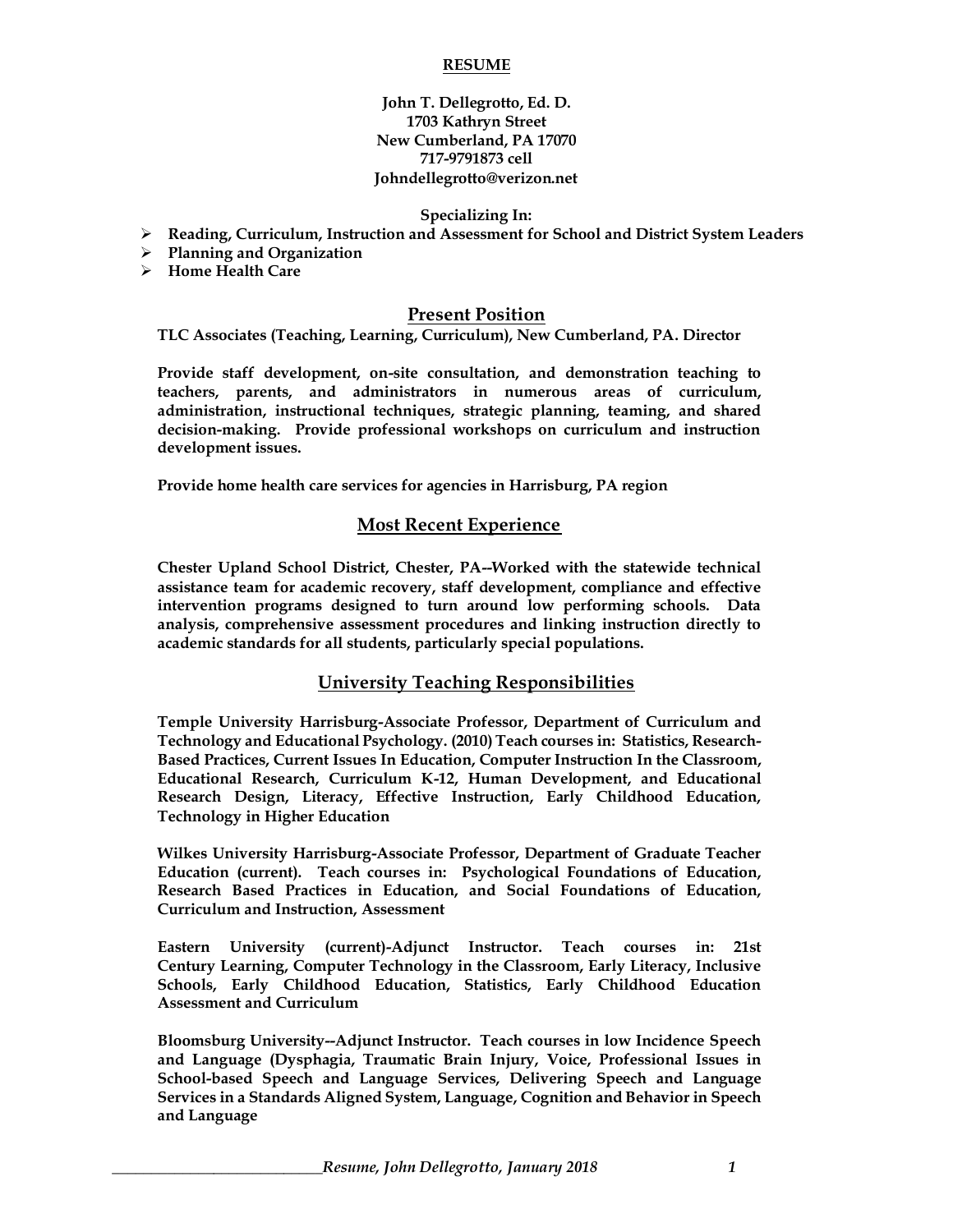# **Previous Position**

**Director, Statewide Services PaTTAN, Capital Area Intermediate Unit, Summerdale, PA (Assigned to Pennsylvania Training and Technical Assistance Network, PaTTAN)**

*Description of Position and Competencies:* **Develop, implement, direct, administer, manage, and evaluate effective instructional, assessment, and curricular approaches at the regional and local school district levels. Develop, recommend, implement, and evaluate district policy and management. Interact with local educational agency budgets, district-wide initiatives, school district evaluation procedures, school restructuring procedures, policy development, implementation, and evaluation of initiatives with school district superintendents, assistant superintendents, curriculum coordinators, school principals, teachers, parents, and students. Provide technical support and on-site instruction regarding teaching, assessment, and curriculum to prepare students for successful school experiences. Provide direct enhancements to curriculum, teaching, and instructional delivery to better prepare students for success. Provide specific practices on how to teach to academic standards and to improve reading instruction at all grade levels.**

**Provide leadership in curriculum, instruction and assessment planning and implementation with a specific focus on reading.**

**Develop specific staff development, curricular and instructional modules to directly impact student achievement, grades Pre-K-12.**

**Develop data collection procedures and evaluation systems to measure student progress and develop changes in current instructional practices based on data and research, grades Pre-K-12.**

**Develop direct correlations and alignment among academic standards and benchmarks, instructional practices, curricular materials, curricular approaches at the district, school and classroom levels.**

**Develop, implement and evaluate specific approaches to reading instruction, grades K-12.**

**Develop, implement and evaluate specific, explicit instructional interventions for students to Improve achievement in subject areas as a result of improved reading strategies.**

**Provide direct technical assistance to reduce the number of students referred and placed in special education programs.**

**Provide direct technical assistance to reduce the number of students who are at-risk of academic failure.**

## **Education**

**Bloomsburg University: Bachelor of Science, Master of Education, Certification Special Education, Learning Disabilities, Reading.**

**Pennsylvania State University: Certification Program in Supervision, Advanced Reading Courses.**

**Temple University: Doctor of Education, Emphasis in Supervision and Curriculum K-12 and Elementary Education.**

**Shippensburg University: Superintendent's Letter of Eligibility.**